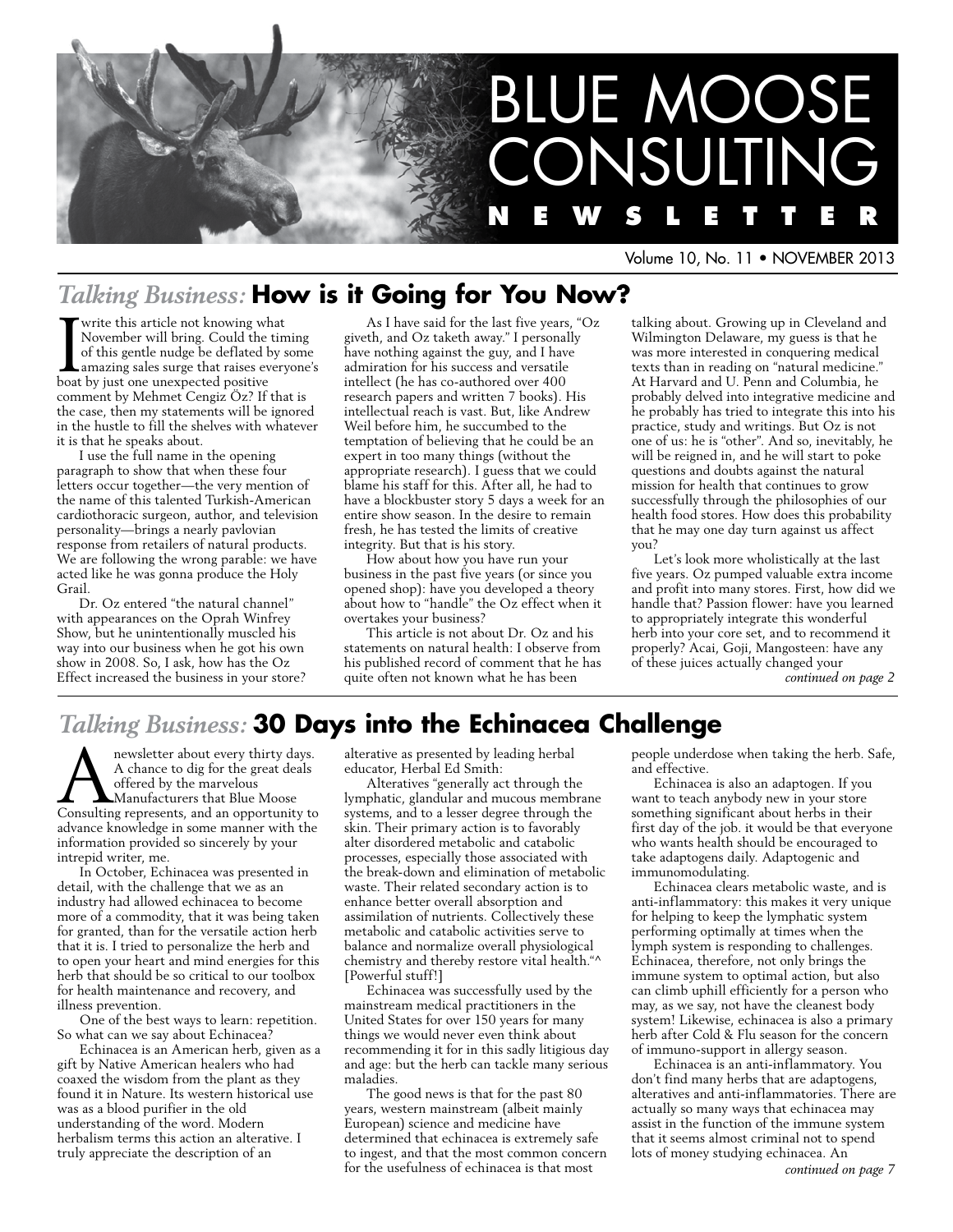### **How is it Going for You Now?** *continued from page 1*

community? Do you still feel confident selling someone a \$40 bottle of pasteurized juice and telling them they will overcome weight battles, and every other panorama of chronic diseases that continue like a hurricane unabated in our society?

Green coffee bean: how many trustworthy companies have jumped into the market, and what actually is the cost-benefit analysis of dollars spent to health outcome that you can ascertain from these people who enter your store for the very first time with that tv-prescription written on edge of that day's newspaper? First, let's acknowledge that this is not the way to build a core business from that person who enters your doors seeking direction in a natural way to preventative healthcare; or, for pro-active and supporting therapeutics to assist in the healing from any of a myriad of illnesses. There has to be a better way.

You are a business person. So let's look at the most basic analysis: the environment of your store. What is the shopping experience like in your store?

Paid advocates for larger corporate businesses in many sectors are giddy saying that the "brick-and mortar" store is a thing of the past. When they talk about grocery stores, I give them a derisive and cynical sneer: local food stores are a national security issue! We need more stores! [Shoe stores: well I am not gonna make the statement that today's young people cannot be trained to buy shoes online, but there will always be a robust business in someone trying on shoes before purchase. While some people are probably dying to get their alcohol delivered to their door via UPS/FED Ex, are people really gonna buy plants over the internet?] You are in a very good business because the internet experience will never replace the experience of walking into an apothecary-like store and looking at and touching the options on the shelf. The question is: how was the experience for the buyer when they came into your store, and will they happily want to return?

Music. Personally, I like to shop in spaces that are relaxing and inviting and pleasant. The music that flows through your store is more important than the ad in the local newspaper. You need to cultivate the current customer first, and then reach for the new customer. In the past five years, have you perfected the business of the shopping experience in your store?

Presentation. How smart have you been about creating a receptive experience for the shopper in your store? I have advised for years now that people make the shelves "readable" by the shopper. Every shopper: the new shopper and the trustworthy regular. I have recently spoken of sprucing up and making inviting Children's sections. I have forecast (very correctly) that the Sports Nutrition section, properly stocked and demarcated, would bring back the wayward athlete. Many stores are seeing strong Sports Nutrition sales in 2013. Thank you, **Bluebonnet** *Extreme Edge*®

I have spoken recently on creating a clean and complete Lung Support section. The BMC reps now enter the 2nd year of this project of support to help stores make a complete lung support section. Need new energy in this endeavor? **Herb Pharm's** new *Lung Expectorant*™ liquid extract could not have appeared at a better time. Add **Himalaya Herbal HealthCare's**  *RespiCare*®—and learn the purpose and versatility of these products—and you will help people with lung concerns all Winter, and all Spring. That is developing positive long-term business.

Five years. Let me ask you a question: which category brought more business into your store in the last 5 years—Oz suggestions or Omega-3s? Oz Effect is a fun/pretty and bright spark: the science of Omega-3 Nutrition is a powerhouse of uncontroversial, universally-beneficial health support. Do the real estate analysis: how much space have you afforded those bulky glass bottles of juice superfoods, and how much income has that brought to the bottom line—accrued tabulations—versus the amount of space that you have given to Omega-3s and that regenerating profit?

I have been on this ride gratefully with many of you these past 12 years. Here is a reminder that we should add as part of our daily health storytelling: 13 years ago, the entire natural health choir was preaching that fats were bad, and that no-fat, low-fat was the vernacular of long-term health. Then, a profitable change of course. What company buoyed every boat for the last decade-plus? **Nordic Naturals**® has owned over 38% of national market share of omega-3 fish oils for the past ten years. In the BMC territory, we have often had 52-48% of market share, and that has been consistent. Two things here: how much space do you allow in your total supplement shelf space for these ever-popular Omega-3s, and how much space has Nordic Naturals® earned in that real estate?

I know that for many stores in our territory, the Nordic Naturals® brand is one of the best-selling companies in the store: often this is accomplished with only 1-2 shelves of placement. The pertinent question is that if Nordic Naturals® is 42% of all Omega-3 sales in the United States, then is it at least 42% of the shelf space allocated to this very profitable section in your store?

Here is the history that I have seen. Nordic Naturals® built the category, and they did this by unflinching marketing support and by being the ocean products authority. As I like to say—and nothing could be more important to me in this vocation—Nordic Naturals® has never said anything that they have had to walk back from. They have always been factually accurate and correct, and no other fish oil Omega-3—no other Omega-3 manufacturer of any type—holds this excellent report card. I admire that integrity. Nordic Naturals® just cut the ribbon on their new Manufacturing Plant in Tromso Norway. Nordic Naturals® is the only company that can claim "vertical integration" of the four fish that they bring to market: Arctic cod, Southeast Pacific (Peruvian) anchovy and sardines, and Alaskan Kenai River salmon

Nordic led the conversation on environmental contaminants and changed the industry, and they still provided the freshest product available anywhere. Nordic's research and innovations are today changing the way that fish oils are accurately tested to determine total TOTOX levels (or fish freshness), and they are sharing this information with the entire industry. No negative, slash-and-attack marketing shenanigans ever from Nordic Naturals®: just humble leadership.

Nordic Naturals® has the best-selling single children's product in the natural channel with their *Nordic Berries*™. They have the best-selling GLA with their *Nordic GLA*™, a non-GMO Borage seed oil: and they have the most-market penetration and sales in the growing algae-oil Omega-3 category with their 3 SKUs of great tasting (lemon-flavored) vegetarian *Algae Omega*™

Facetiously, what do Nordic Naturals® and Oz have in common? Dr Oz used to show Nordic Naturals® bottles on his table both during and after his partnership with Oprah: other than that, he was the passing ship in the night. To his credit, he has not come out with proprietary, (contractmanufactured) fish oil with his mug splashed on it stating that he has the best product to take. As I said, he seems to have integrity.

Yet, Dr Oz never contributed to your marketing plans, never offered demos in your store to get people to buy that which you sell. He offers no M.A.P. Policy to prevent the competition from stealing your internet customer via ridiculous discounts. Facts be told, Nordic Naturals® has been one of the best partners that stores have had in the last decade. Many stores appreciate that, and have honored the reciprocation of the partnership.

And most stores have done a dance that has been, well, informative. The last decade has been a history of companies aiming for Nordic. All "shooting arrows uphill" at the industry leader, as I say.

We swim in the waters of capitalism and it should not be surprising to see the competition so vehement, but for a few specific companies—and we all know who they are—I have felt the need to wash my hands after seeing the depths to which they have gone to topple the premier category trailblazer. Their effectiveness: well, their negative marketing has failed. Other companies have quietly emulated Nordic, watching what is said then mimicking and studying their labels and working to gain better freshness-values and purity levels to try to compete.

So many stores went through the dance of moving Nordic Naturals® over, or dropping a SKU to bring in another line: and most of those stores have seen upon analysis that they are letting the competition inhabit dusty shelf space while Nordic continues to sell well. It has been informative to watch these challengers come with loud bravado and then fall to the wayside. Which company with high hopes has made a significant market intrusion to Nordic Naturals® dominance in sale and re-sale in the past decade? The Spins data and every other sales measurement shows that while the market has expanded,

*continued on page 6*

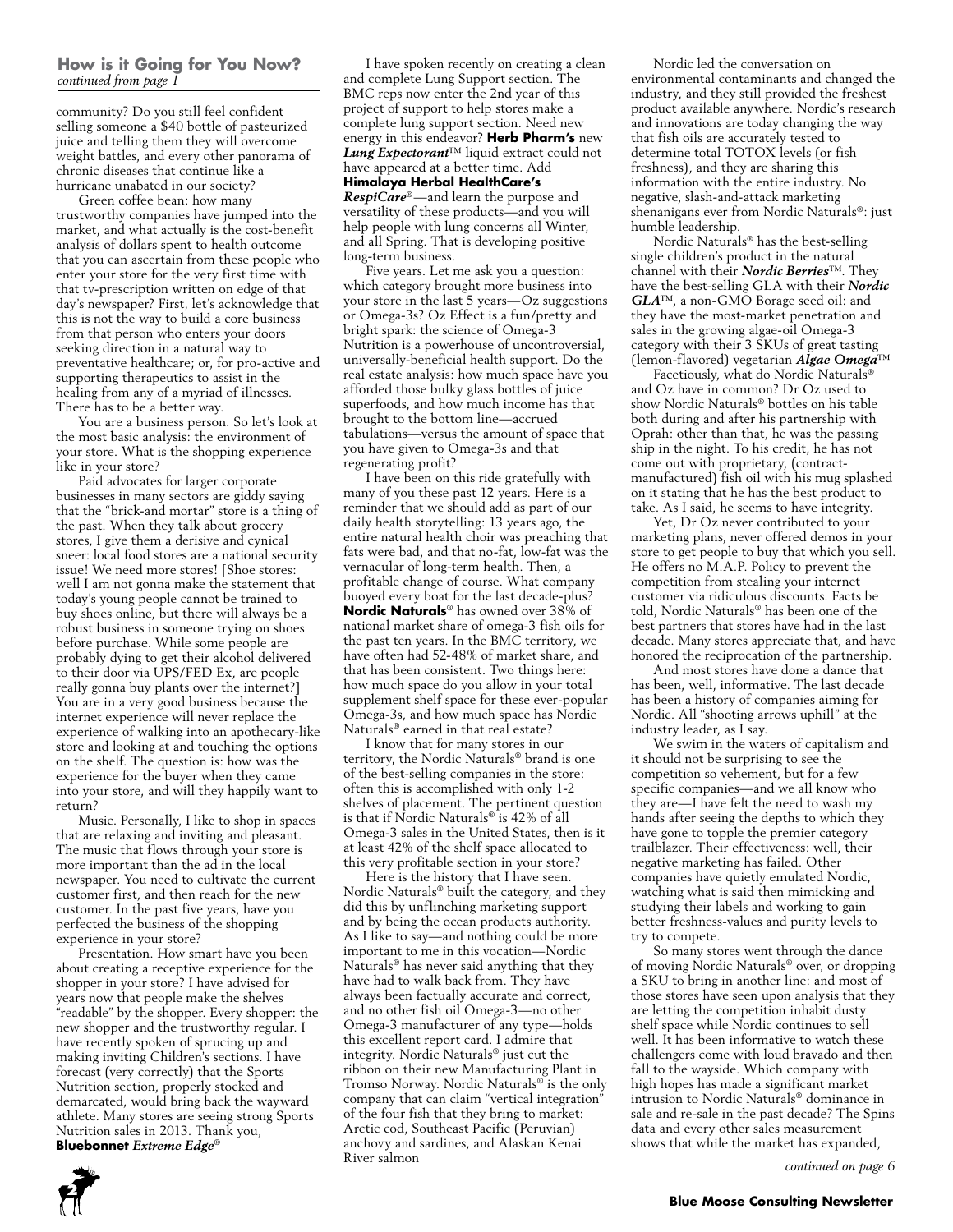



### **WOMEN'S HEALTH**

**• Black Cohosh liquid extract • Chaste Tree liquid extract • Menopause Health** (note: new name) • **Women's Reproductive Health • Mother's Lactation**™ (note: new name)

*Menopause Health™* - Chaste Tree berry, Motherwort leaf & flower; Black Cohosh rhizome + roots, Licorice root; Pulsatilla flowering herb *Women's Reproductive Health:* - Dong Quai root, Shatavari root, Chaste Tree berry, Partridge berry herb, Cramp bark, Ginger rhizome

#### ~~~~~~~~~~~~~~~~~~~~~~~~~ **New Product Announcements^**

• **Anxiety Soother Capsules 385 mg** 60 vegetarian capsules Kava, Passionflower, Albizia + Ashwagandha broad spectrum extraction \* no synthetic chemical solvents ever used. Vegan, Gluten-free, non-GMO **• St. Johnswort 460 mg** 60 vegetarian capsules \* flowering & budding tops extract + certified organic flower + bud powder. \* three caps provide 990 mg of 0.3% hypericin extract. \* broad-spectrum, alcohol extraction. No synthetic chemical solvents ever used **• Lung Expectorant™ liquid extract 1 oz + 4 oz** Traditionally used to Support Normal Expectoration & Respiratory Immune Response\*. Yerba Santa leaf, Elecampane root, Osha root, Usnea tree lichen, Thyme leaf & flower, Lobelia herb & seed. Ginger rhizome \* extracted with purified water, organic cane alcohol + acetic acid ~~~~~~~~~~~~~~~~~~~~~~~~~~~~~~~~

**Product notes:** \* is with great sadness that we announce the discontinuation of Citrus Breath Tonic.

America's #1 selling Liquid Herbal Extracts | Not represented by BMC in NJ, SC new labels are reaching stores to great excitement. This year-long project will bring color-coded categories for the consumer to better know how to choose herbs \* time to get people reacquainted with Echinacea. Use these links to bring heart energy to this healing herb: www.youtube.com/watch?v=4lPMSiOBHdw and/or www.facebook.com/photo.php?v=10151795657597909&set=vb.109976463856&ty pe=3&theater<br>Not represented by BMC in NJ**America's #1 selling Liquid Herbal Extracts** 

malaya

HERBAL HEALTHCARE  **2-month promotion November/December 15%** 

*min.- 3 ea SKu ordered*

• HeartCare® 120 & 240 veg caps: Healthy Heart Support • Chyvanprash w/Honey 17.63 oz: Energy, Health & Well-being • Koflet Lozenges 20 lozenge pack: Lungs & Respiratory Tract Health

**Super Deal 20% OFF** PartySmart™ *Better Morning After* 1 veg cap/blister pak (box = 10 ea.) (\$10.74/\$17.90)

~~~~~~~~ **Botanique by Himalaya 15%** min 3 ea SKU ordered

- Soothing Lotus Flower LipCare Balm 1.76 oz
- Rejuvenating Body & Massage Oil 6. 8 oz • Stress-Free Body & Massage Oil 6. 8 oz
- U-Knead-It Balm 1.76 oz Organic, glass jar • i.e. Balm 1.76 oz Organic, glass jar

~~~~~~~ *Don't Miss out on this HOT DEAL* **Buy 6, get 6 Chyvanprash FREE** The original superfood formula from 2000 years ago! Energy, immunity, & vitality only a spoonful away! USDA-certified Organic, Gluten-FREE 17.63 oz – total cost \$55.92 TOTAL MSRP \$203.40

**Get in the know!!!** • Go to Himalaya University: best place to learn library always growing: www.himalayausa.com/hu • New video: Garcinia

check out all videos at http://www.youtube.com/user/MyHimalayaUSA there are 13 videos on this site that are store + website-worthy Product note: Temporary Discontinuations: until the new labels arrive!! Nourishing Face Lotion 6.76 oz. • Revitalizing Body Lotion 6.76 oz. ~~~~~~~~

Not represented by BMC in SC Promotional schedule: for Independent Retail Store Accounts Only *Himalaya Herbal HealthCare: Our Science. Your Life™*



Bluebonnet

Vitamin C 500 mg (orange) 180 Tabs 30/60 Softgels<br>809 **CoQ10 100 mg** 90 Softgels **Fruit Pomegranate Extract** is now kosher-certified + shipping.



*4th Quarter Initiative* **"Buy One. Pass It On." Initiative** Through December, 2013, Nordic Naturals is partnering with **Give2theTroops** to give back to this important cause! Since 2002, **Give2theTroops** has supported approximately one million deployed U.S. troops with care packages + letters from all over the nation. To date, they have sent more than 180,000 70 lb. boxes & more<br>than 40 million thank you cards. **Donation: One bottle of Ultimate Omega® donated** for every bottle sold of the featured products. Give2TheTroops then collects product donations and mails care packages out to bases around the world

• for more information on the program www.give2thetroops.org/ • a post-able Youtube video on the Initiative www.youtube.com/watch?v=rVCTuRjnuqM

**Featured Products** (all sizes, including liquids):<br>• Ultimate Omega® • Complete Omega™ • Omega-3™<br>• Children's DHA™ • Nordic Berries™

Ask your BMC Rep about in-store collateral to support the cause

*4th Quarter Promotions*

**Endcap Display Promotion for the "Buy One Pass It On" Campaign 25%-30% Off Case orders for endcap displays in 4th Qtr** Ask your BMC Rep for details: 30% offered WHEN store displays Promotion signage. One order per ship-to location per month. minimum order 5 cases, max order 15 cases **Products:** all SKus from these categories: Ultimate Omega® [5 skus], Complete Omega™ [5 skus], Omega-3™ [5 skus], Children's DHA™ [6 skus], Nordic Berries™ [2 skus] **48-piece Floor Display Promotion 30% OFF\*** Items listed below: mix & match must be purchased in units of 6 ea • Ultimate Omega® 60 ct/120 ct/8 oz • Omega 3 60 ct/120 ct/8 oz<br>• Complete Omega™ 60 ct/120 ct/8 0z • Children's DHA™ 180 ct/360 ct/8 oz **24-bottle Top Seller Floor Display Promotion 25% OFF**\* items listed below: mix & match. must be purchased in units of 6 ea • Omega-3s 180 ct • Arctic Cod Liver Oil™ 180 ct • Ultimate Omega® 180 ct • Complete Omega™ 180 ct **24-bottle Children's Gummies Display 25% OFF**\* Items listed below: mix & match. must be purchased in units of 4 ea • Nordic Berries™ 120 ct • Nordic Omega-3 Gummies™ 120 ct

ber Nordic Naturals® M.A.P. advertised pricing policy. Discuss with your BMC Sales Rep  **ASK YOUR BMC REP about a special deal on GLA 4 oz**

Not represented by BMC in NJ, SC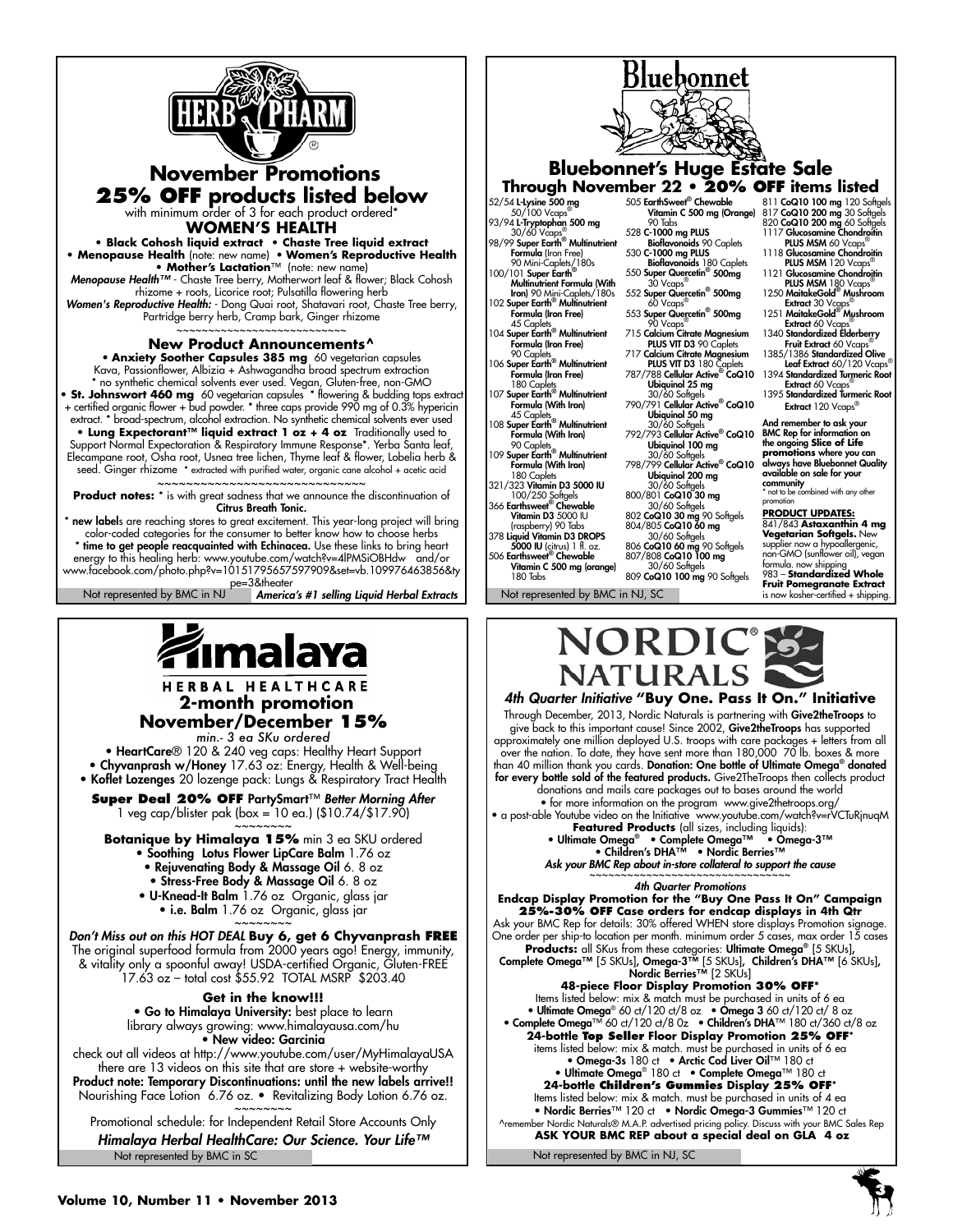

*ReJUVOnate Yourself!*



organic bodycare

### **NOVEMBER DEALS**

Face Forward this Fall & brighten dull, tired skin this Winter with Vitamin C! Known to help the body during the cold months, Vitamin C does something similar for the skin when it also needs that extra "lift".

Vitamin C Ester + Calendula Facial crème is designed to boost the skin's own restorative abilities, combat age spots/ dark spots, improve tone & sagging skin + overall texture. A luxurious, light crème that feels great

on the skin. For most skin types. **20% OFF** \$10.32 sale wsl (reg wsl \$12.90)

### Stock up on stocking stuffers sale! **All BodyCocktail Organic Spray Moisturizers ONLY \$5.25 each** (that's \$3.00 off/bottle!)

The HOTTEST buy of the cool season! Pass the savings along - suggested holiday retail price:

8.95-9.95 • coconut chi chi • vanilla crème • key lime • pink grapefruit • almond marzipan

### **November special notes:**

 Must use code "NOVDEAL" with your order to receive ALL discounts. In stock items only, hurry and order for best Holiday selection. FREE ground shipping on orders of \$125 or more (after discounts taken)

*Product News:* **New! Minty fresh Organic Spearmint lip balm** - .15 oz stick. Available mid-November. \$35.40 wholesale for 12 sticks free Point-

of-Purchase unit (reg price) **FREE individual and group trainings for store team members!** ALL ATTENDEES Receive a FREE GIFT. (\$25 retail value) for attending our 45 minute "HEALTHY SKINCARE INGREDIENT WEBINAR" To set up a day/time, contact us at: info@

bodyceuticals.net *www.calendulaskincare.com*





ZERO ZiTZ!® Emergency Power Astringent Toner 6 fl. oz. (extra strength)

ZERO ZiTZ!® Emergency Power Astringent Toner 16 fl. oz.

ZERO ZiTZ!® 2 in 1 Moisturizing Astringent 6 fl. oz.

Non-drying. Nourishing. Mild. Especially great for cystic acne. *"Incredible! Fantastic! Amazing! I am a new person with Zero Zitz!"*–Y.B. (NY)

*Topically Applied Herbal Answers. Action Remedies*®

### Dr. Ohhira's Probiotics *Natural beauty can be so healthful* **Dr. Ohhira's Probiotic Kampuku Beauty Bar™** BACK IN STOCK IN NOVEMBER

This incomparable beauty bar – *Better Nutrition*  Best of Natural Beauty Award winner [2012 + 2009] has become the must-have for people with many skin imbalances. Used as a beauty bar in Japan, its benefits have become so much more understood in the natural health food store market. Dr. Iichiroh Ohhira's Probiotic Kampuku Beauty Bar merges the revitalizing power of natural ingredients, ancient Japanese fermentation skills, + modern science to create a clarifying, balancing, & rejuvenating beauty bar gentle enough for the entire family. Crafted from 14 natural plant extracts including

seaweeds, Kampuku provides chemical-free moisturizing, probiotic support, and natural deodorant benefits. This gentle but effective beauty bar is suitable for daily use on all skin

types, especially very sensitive skin. Chemical free, hypoallergenic, natural & cleansing. Vegan

6 Kampuku

2.82 oz. bar \$6.55/MSRP \$12.05 **Probiotics are good for** 



\_bar\_FAQ

*Dr. Ohhira's Probiotics*®

# BAS

*Finest Quality Hair, Body and Skincare Accessories*

### **Everybody loves a Bath in Winter**

*Appeal to the bathers in your community,*  + set the tone for bountiful Holiday gift sales now: ask your BMC rep to review your bath set!

*Don't have a Bath set?* 

Your customers are shopping elsewhere: and they would love to spend their money on

#### quality products in your store! **Make YOUR baths better with quality bath & body tools**

Hair Doc: the oldest + biggest brush, comb

+ bath & body tool company in the natural

#### channel<br>The Green Brush® by The Hair Doc Company *The Green Brush® by The Hair Doc Company*

European Syle Wel/Dry Massage Mit: Strop: Wel/Dry Massage Mit: Strop: Norsky Content Rain Scenario Syle (Tolm School Clearing Cloning Clearing Clearing Contel: DOS Chatter Cloning Book Scrubber Details and Terry Backston: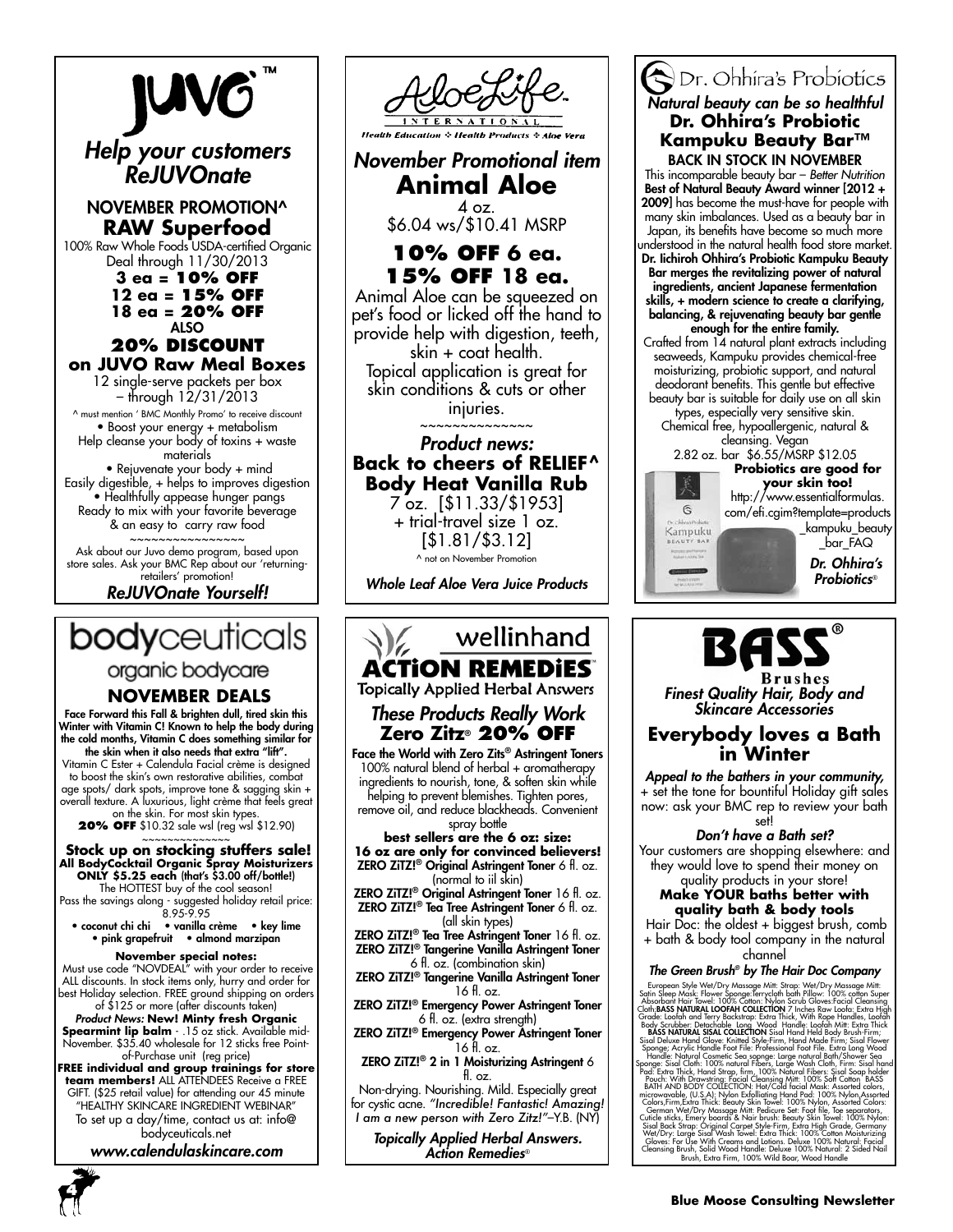

### **HEALTH BASICS** CLINICALLY PROVEN IMMUNE SUPPORT  *November Promo*

### **6 each per SKU 10% OFF 9 each per SKU 15% OFF 12 each per SKU 20% OFF**

Wellmune WGP® has risen to be one of the premier immune-support tools in many stores in our region. Stores that have educated on the role of prevention, find people become regular customers who tell their friends that Immune Health Basics is the best basic! Wellmune WGP® is a natural yeast

beta glucan derived from the cell walls of a highly purified, proprietary yeast (Saccharomyces cerevisiae). This unique ingredient triggers human immune defenses that have evolved over thousands of years to protect the body.



"Every time you buy Eco Lips: • Family farms are supported that practice sustainable methods of farming without the use of pesticides +herbicides.

• Through our 1% for the earth program, more money can be allocated towards environmentally + socially responsible organizations.

• Organic sales will increase which can change the purchasing habits of retail stores + consumers.

• You are making a BIG difference to a SMALL business rather than a SMALL difference to a BIG corporation

Your support of Eco Lips makes a huge difference not only to your friends at Eco Lips but to the World in which we live. Thanks again for your help & support growing this great brand of environmentally friendly lip care. Together we can change the world, one set of lips at a time!"

**Looking for the best lip balms? You've found them.**

Try our clear + tinted lip balms to see the difference! We make natural lip balms, organic lip balms + lip balms with SPF.

*The Best Lip Balm for the World*

## **MushroomScience**®

 *November Promotions* **Reishi & Cordyceps** today's best-selling mushrooms on big deals

**3 ea SKU = 15% OFF 12 ea SKU = 20% OFF 18 ea SKU = 25% OFF** OR **50 total mix + match = 30% OFF** ~~~~~~~~~~~~~~~~~~ **The Mushroom Science Story (Part 1)**

Started in 1994, Mushroom Science was originally named "JHS Natural Products" after the three founders, John Seleen, a mushroom grower: He Xianguo, a natural products chemist: and Steven Bailey, a naturopathic doctor. The company was started for the sole purpose of introducing PSK to American health care practitioners. Also called "Krestin" in Japan, PSK is extracted from the medicinal mushroom Coriolus versicolor. PSK was the top selling immune support supplement in the world + the most potent Coriolus versicolor extract available. John Seleen, the primary founder, learned of the research on Coriolus versicolor extracts while at a mushroom biology conference in China in 1989, and was impressed by the extensive research presented by Dr. Yang, the inventor of another Coriolus extract, Coriolus PSP.

The quantity & quality of the research on the immune health benefits of Coriolus extracts was impressive, including more than 500 animal studies + dozens of human clinical trials, all of which pointed to the extraordinary potential these extracts had to improve the health care options available to American practitioners.

^ deals per store only for independent health food retailers



**Nurturing Naturally Since 1987** *November Promotions*

### **20% OFF Discount**

Liquid or pellet complexes. Qty 6+ per SKU\* listed below

\* Shingles (N073) \* Vitiligo (N081)

*Newton For Kids*

\* Kids Bowel~Digestive Care (F029) *Newton for Pets*

\* Pets Energy~Vitality Assist (P024)

Shingles: Formulated for associated symptoms such as pain, burning, itching, swelling and skin eruptions.

Vitiligo: Formulated for symptoms associated with pigmentation loss, changes in the skin, inflammation, itching and premature graying.

**New + improved droppers arriving** We have upgraded to a better quality dropper -- thicker/sturdier = 2 mm longer. This allows the last remaining remedy from each bottle. The new bulb will also help reduce waste by drawing up only 7-10 drops at a time to help you deliver the recommended 3- or 6-drop

dose. As always, NEWTON strives to help you "Make Every Drop Count."

*Do you know about the Newton consumer sale coupons available on Facebook?*

Not represented by BMC in NC, SC 1987-2013 • 26 Years of Excellence





Not represented by BMC in NC, SC, NJ, eastern PA *Sovereign Silver: The Forgotten Answer™*

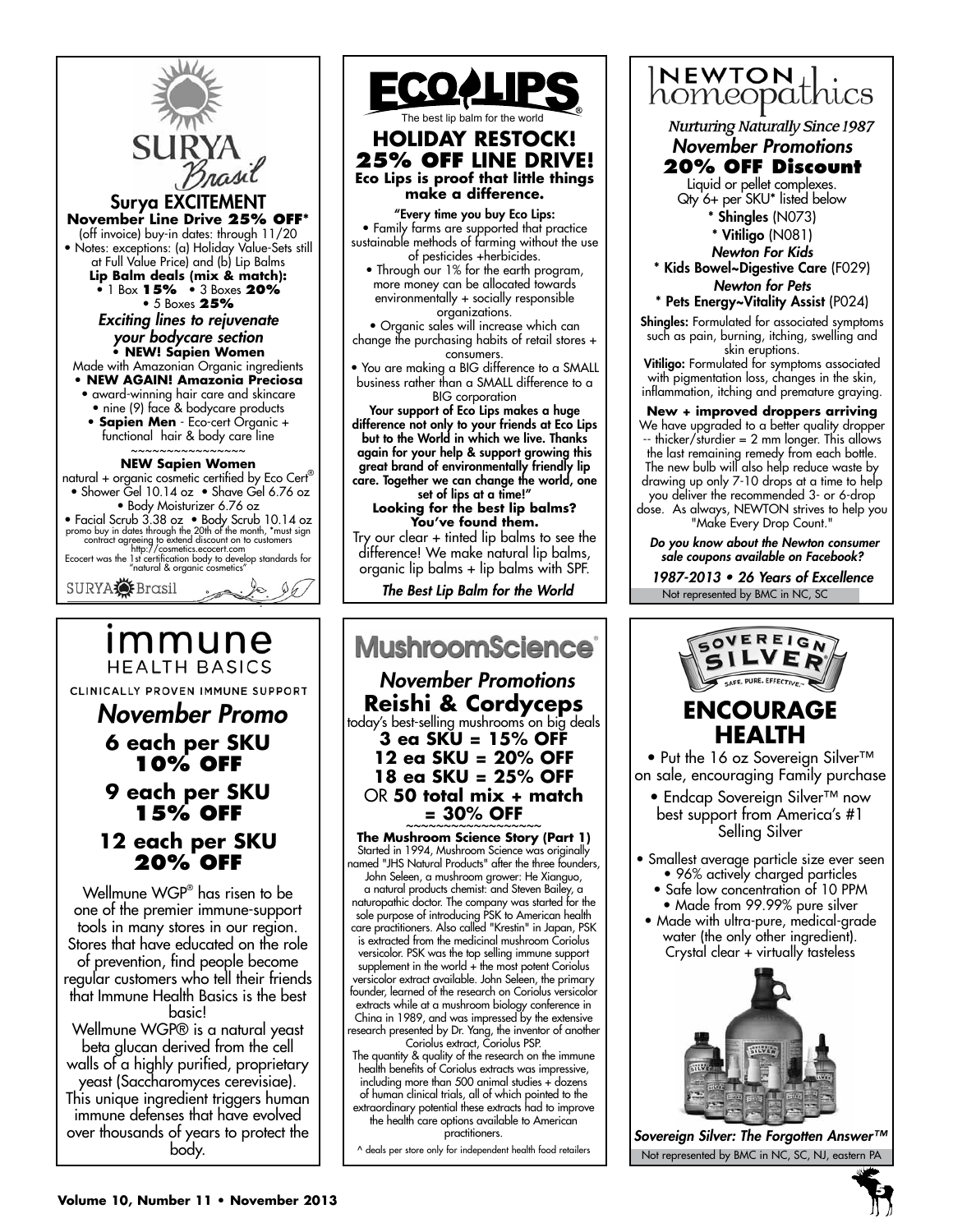### **How is it Going for You Now?** *continued from page 1*

Nordic Naturals® is still the most-trusted, best-performing Manufacturer.

So how has that 5-year dance gone in trying to expand the selection? I still state that a store need only carry 2-3 fish oils. They should all be natural-triglyceride form, and the smartest suggestion is either **Nordic Naturals**® and **Bluebonnet Nutrition**® (all natural triglyceride, and from the respected  $\text{EPAX}^{\circledast}$  manufacturers), and/or the store's private label line. A glass bottle alternative that sells only to health food stores (and with great margins), and the industry leader. Keep it simple.

Marketing. So when a customer comes into your store, they should know that you have done your research and that nobody makes better fish oil than Nordic Naturals®. That, or at least a minimum of 42% of your Omega-3 shelf space prominently positioned! Joar Opheim has issued a written letter stating that Nordic Naturals® will remain privately owned, and we now know that they will be making even fresher oils next year in their new Sate-of-the-Art facilities in Arctic Norway, 190 miles inside the Arctic Circle.

Nordic Naturals® gives back to the community in respectful ways. Vitamin Angels®, Healthy Child, Healthy World, Save the Children® and now Give2theTroops, Nordic Naturals® is committing energy and product to assist the troops who serve our country overseas. This has been the most supported promotion they have done to date:

are you involved? Ask your BMC Rep to help you take this one step further and market loudly for this cause through the rest of the year

What other Omega-3 company can claim these efforts to support you, the store? Check the internet and see the deep discounts that other companies are allowing! Nordic Naturals® is only getting stronger, and now is the time to re-commit to this superior line. Make the *Algae Omega*™ the standout in your vegetarian Omega-3 section: grow with the trends of the future. BMC is now planning with stores for their 2014 marketing calendar. Ask your BMC Rep what it would take for you to become a Retail Partner with Nordic Naturals®. No other relationship offered will be as fruitful or fair.

A quick interlude here that if you are expanding and re-energizing your vegetarian Omega-3 section, then you need to bring in the new *ChiaOmega*® chia seed oil caps from **Essential Formulas**®. While many stores are blowing chia seeds out the door, here we have the concentration and convenience of this rising Omega-3 superstar, the chia seed. This product is rocking it, especially with the constant recommendations from the radio show, Duke and the Doctor.

A five year review can easily take us into the future as well. It is easy to forecast that digestive system issues and immunosupportive concerns are the waves of the future in our industry. Probiotics have exploded, but their arc is yet to peak. *Dr. Ohhira's Probiotics*® are quite simply in a class of their own: no competition. Looking



• Discounts are not given automatically. Promotions must be set up at least 4 weeks in advance of promotional start date. See Retailer Order Form for details. • Reflection of a 15%-20% discount to the customer is required for all promotions. Must comply with our 15% Minimum Advertising + Pricing Policy (MAP)/internet

for industry-friendly and store-friendly alternatives? Bluebonnet sells the Lactobacillus acidophilus probiotic strain DDS-1 and now Nordic Naturals® also offers this studied and proven strain in their new *Nordic Probiotic*™. Concentrate on the lines that support your store.

Digestive health: has this category grown for you in the last 5 years? Are you selling the same old products sold through Distributors that you have been selling for 20 years? Time to start the mantra that the digestive system maintenance and repair require the liquids: liquid herbals from **Herb Pharm**®, the liquid aloes from **Aloe Life**®, and the liquid silver from **Sovereign Silver**™ The digestive system is the starting point of all health. Real digestive solutions.

Immune health. Has your set changed with the times: immunology and its advances are soaring through the roof! The other article in this newsletter will tell you to stay with the old, echinacea (and silver hydrosol)—because there is nothing better in their functions; but prevention, as well as activation and tonification, are now much more understood. Sales sluggish? Maybe that is because you have not taken the time to learn about *Wellmune WGP*®, or the science behind the hot water extracts of the medicinal mushrooms, or the mainstream acceptance of AHCC. Many stores are starting to see the return on their investment in their carrying the best (and the oldest) medicinal mushrooms with **Mushroom Science**®. Since a major marketeer has been





**6**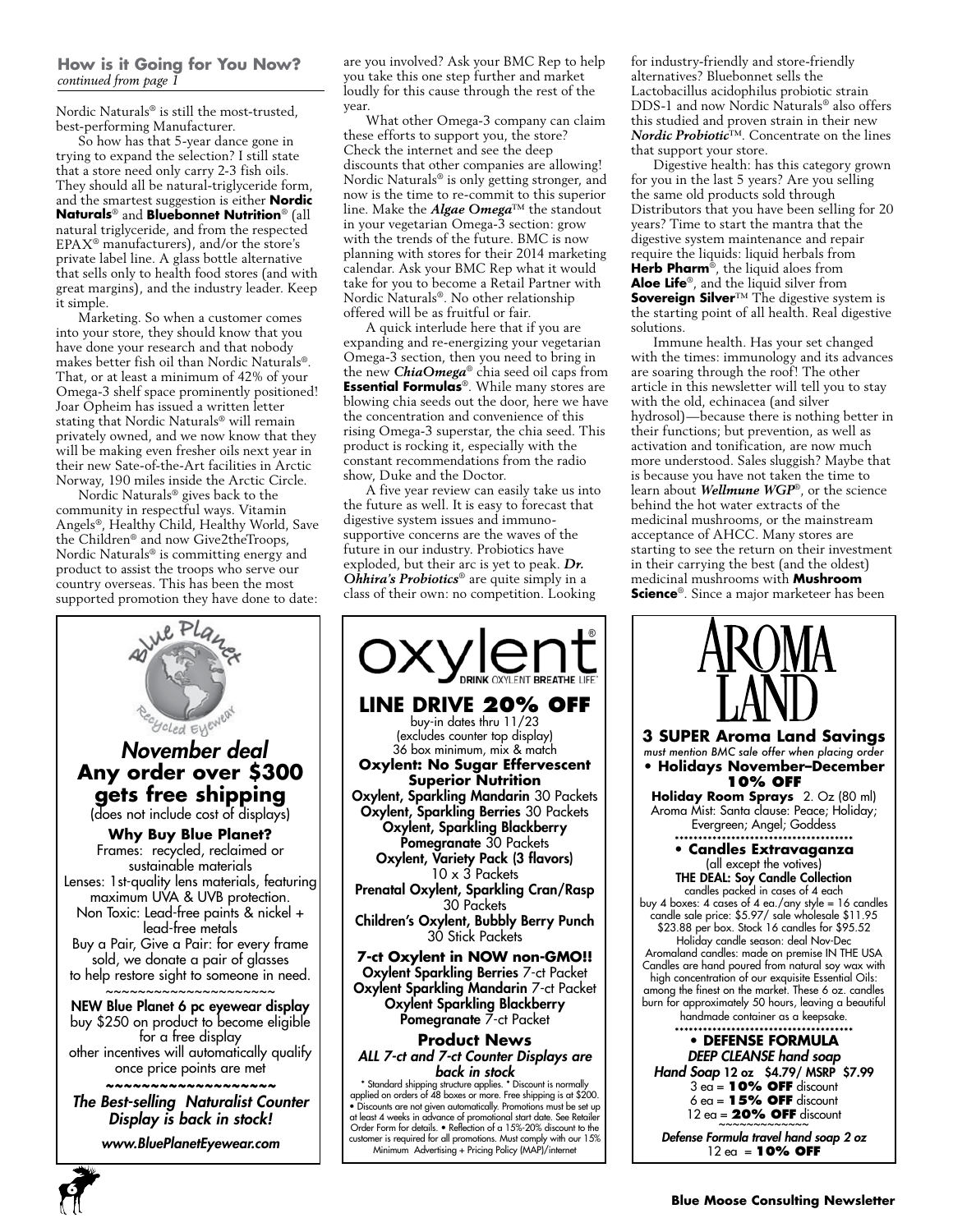purchased and dropped its mushroom options, Mushroom Science® sales are soaring. The perfect sales promotion this Winter Immune season.

**Herb Pharm**® continues to bring out amazing new herbal liquids and your immune set should be built around their herbal compounds and liquid singles. *ImmunoCare*® by **Himalaya** has really sprung into its own in the natural channel as people realize that there is no product like it on the market. Time to shake out the immune-set dust, and get with the times!

As some stores make what I consider the foolish move of breaking apart the brand blocking of these superior lines, I suggest that there is absolute power in numbers. Herb Pharm® will always sell best when that herb rack is standing inviting and easy to comprehend (the new labels will only heighten the effectiveness): and here is the place that you educate the community of the profound benefits of liquid herbal extracts. The Himalaya brand block is the place were you spend time teaching on the profound wholism of an Ayurvedically-designed herbal formula. Unparalleled science and proven effectiveness.

Brand-blocking Bluebonnet says to your customer that you believe in this line, which is sold only to the independent health food store. And keeping Nordic Naturals® brandblocked takes the guess-work out for the customer: "at our store, we always want to offer you the best and Nordic Naturals is the best. We recommend them and we support them".

For 12 years, stores have grown a satisfied clientele for Nordic Naturals® products. In selling fish oil, you never have returns for burpy taste or product problems with this line! A manufacturer, and one whom you can trust. For 12 years, stores that have invested in Bluebonnet have seen customers return to your store for the superior products you recommended, because they are not available in non-natural or internet-discount channels. For the past 5 years, the mid-Atlantic region has seen an average of 25% yearly growth in sales of Herb Pharm's finest, and for many years longer, they have dominated most liquid herbal categories. For 10 years, Aloe Life's concentrates have positively changed people's lives. For 5+ years, Newton Homeopathics have not sold their products to internet-only

### **We are health food people Dr. James Hwang, Creator of JUVO**



James Hwang, M.D., Ph.D is an internationally renowned oncologist specializing in immune enhancing natural remedies. Dr. Hwang researched and studied holistic medicine for many years at both The Fridenbalier Hospital and The Wesselbron Hospital in Germany . In response to his observation that that many modern ailments stem from poor diets, he proposed the raw food diet as a revolutionary means to promote health.

Dr. Hwang learned early in his medical career that food has a precious value for human health. As important, he realized that it is most essential to preserve the valuables in food that are easily destroyed by processing and handling. He understands that food in its natural state brings health, and that true health is the root of our happiness: the most valuable asset we have. He also noticed in his practice that this responsibility for caring for one's health often

becomes one of the last things that we tend to in working our way through life.

Properly caring for our own health is our top priority. Imagine the frustration of a Doctor trying to assist people who just start to worry about their health after they are sick. The prescription for him to this situation was inventing JUVO, a raw food nutrient blend that would help people to gain better health through real and healthful foods: through their diet.

"What we need to do is care for our health while we are still healthy.

As a doctor who treats more than 1000 cancer patients each month, I am intensely aware of the importance of healthy living, and I deeply feel for those who lose the opportunity to be healthy. I regularly speak at seminars on the topics of Diet and Exercise, Stress Management, and the importance of internal treatment, and I realized that maintaining health in these modern times is not easy.

There are no certainties when it comes to the diseases that afflict us today. And most degenerative diseases are still incurable. That's why the best treatment is prevention, and the key to prevention is improving the status of our health.

Everyone wonders about various theories and methods, but for me, the most dramatic results have come from the raw food diet. As I began to collect data from academic research, I wanted to share my discoveries with all people for at least cancer prevention. I'm now experiencing the joy of spreading this marvelous secret to others worldwide.

I hope this message will be a ray of hope in the 21st century's health revolution"

Dr. Hwang has learned that we need to support this inclusion of raw plant-based foods into the diet of everyone. He learned this through primary research, extensive lecturing and through clinical practice. He started Juvo in Korea in 1992 to meet this need. Juvo today in America is one of the most USDA-certified Organic, freeze-dried, raw food products available anywhere in the world. Doctor in action. Are you ready to join him?

Dr Hwang has written several books on cancer treatment, raw food and health, stress management, true vision and leadership. He also founded Loving Concern America, a medical missionary organization providing medical care for 13 third-world countries. Dr. Hwang is a pastor, teacher, writer and true visionary influencing and encouraging many to live bigger than their own lives.

distributors, and neither has Mushroom Science®.

And for the last 5 years, Himalaya Herbal HealthCare® has provided you with the best quality herbs from India that have helped you to ride the waves of Dr Oz's marketeering.

Some products rise and fade, and some stay constant. Think if you had dedicated the energy to the awesome companies that Blue Moose Consulting represents for the past 5 years in the same way that you jumped to the unannounced flash-mob of the Oz Show?

There is no time like the present, and as we plan to reap the harvest of the 2013 calendar year and to plan our business strategies for 2014, I suggest two things.

(1) don't depend upon Dr Oz to save your business

(2) closely partner with those reputable companies that have shown that they will support you.

How is it going for you? Want to have a profitable and healthful future: Blue Moose Consulting is honored to continue to keep the natural channel vibrant and growing with you. It is us and natural health! ❂

### **30 Days into the Echinacea Challenge** *continued from page 1*

American treasure. Even when an herbalist quips that echinacea is great for immune system health but not the best herb, I cannot fathom whatsoever what they are talking about! How could anyone make that statement: versatility, multi-tasking advantage and safety RULE!

You really should read the entirety of last month's article for a bit of history. I have gathered enough material to write a small book on echinacea. Do you want to learn all about echinacea? I challenge you: take a few hours and dig deeply. You will become herbally enamored.

The alkamide compunds are very important in echinacea, and like every part of the plant, the full healing actions of this compound are captured best when the herb is handled and processed correctly. Spilanthes (*Spilanthes acmella*) is one plant with a very similar profile of alkamide compounds. Both plants are alteratives, and tonics. Both enhance immune health, and both are defined by herbal scientists as antiviral, antibacterial and antifungal. Neither has any noted contraindications. Sounds to me that we are not fully utilizing our herbal toolbox! Alkamides and Isobutylamides are powerful stuff! Where can you find them? well, technically you can find them both in an alcohol extractive of *Echinacea purpurea*.

*continued on page 8* Something that was not mentioned last month is that echinacea is excellent for connective tissue support. Echinacea is in excellent company with the allstar herbs Gotu Kola, Hawthorn berry and Horsetail herb as found in one of **Herb Pharm's** truly underutilized champions, *Connective Tissue Tonic*™. Interpretation: what parts of the body benefit from strong connective tissue?